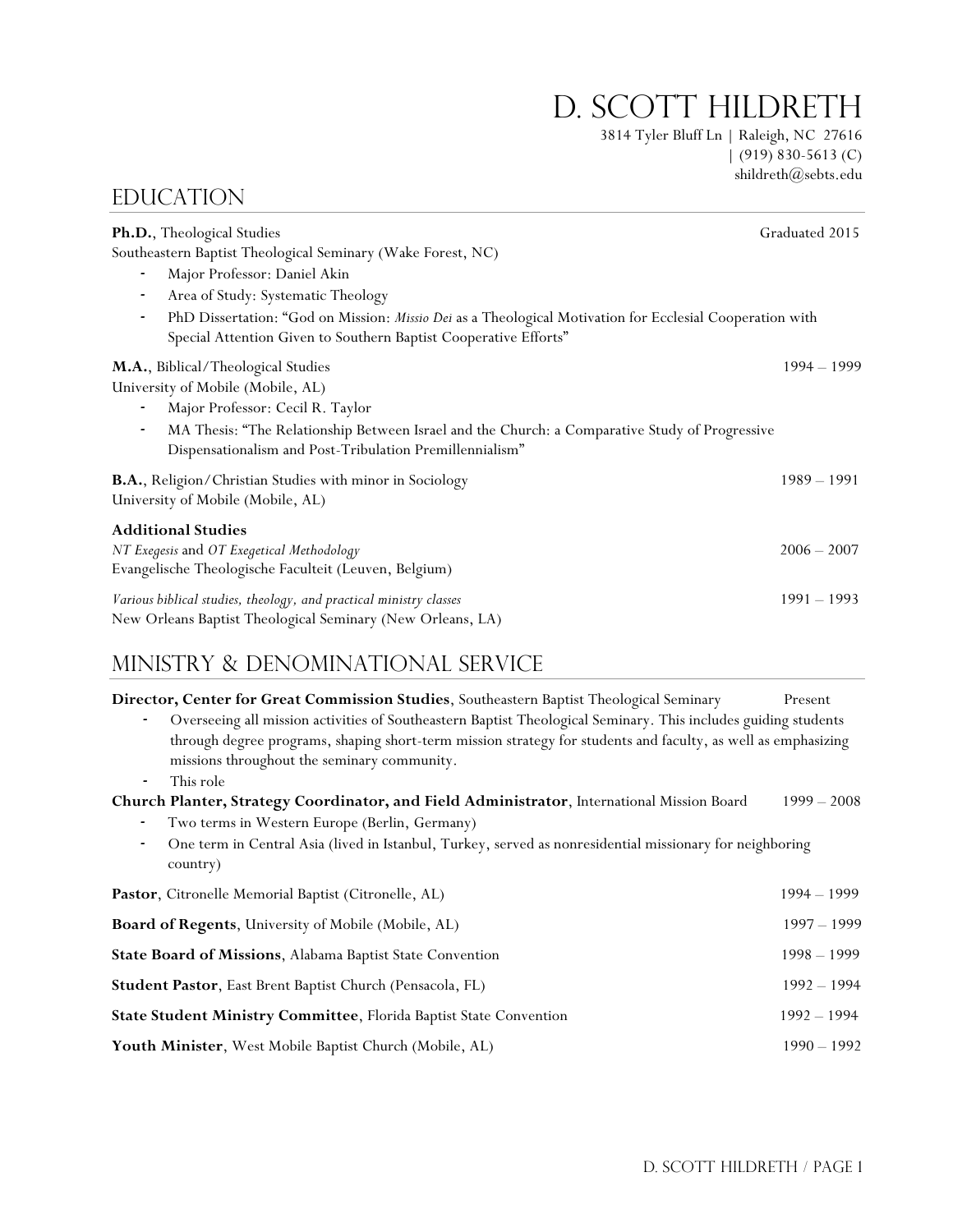# Administrative/leadership Experience

## **Director of Lewis A. Drummond Center for Great Commission Studies,** SEBTS (Wake Forest, NC) Present

- *-* Developing comprehensive strategy for mobilizing and equipping the SEBTS community for International and North American Missions
- *-* Networking with outside mission agencies (denominational and independent).
- Provide Leadership and supervision for office staff and resources.

## **Church Planter/Co-Pastor**, New Covenant Fellowship (Raleigh, NC) 2008 – 2010

- *-* Oversee administrative functions of the church
- *-* Lead church members in ministry opportunities
- *-* Assist in pastoral, teaching, and leadership responsibilities

**Teaching Fellow** for David P. Nelson, Provost, SEBTS (Wake Forest, NC) 2008 – 2009 – 2009

- *-* Manage classes by grading exams and papers, posting course materials to students, writing quizzes, and
- answering questions from students
- *-* Meet with students individually to help them develop study and writing skills

## **Team Leader & Strategy Coordinator for UPGs in a restricted Central Asian Country**, IMB 2006 – 2008

- *-* Worked as nonresidential missionary toward the engagement of multiple unreached micro-people groups
- Led a local team working toward evangelism and church planting inside Turkey for asylum seekers
	- Team provided Christian discipleship, education, and emergency aid to families fleeing persecution and economic difficulties
- *-* Managed feeding project through Baptist World Hunger Fund, feeding approximately 100 persons in Istanbul for 18+ months

## **Team Leader & Strategy Coordinator for UPGs of Berlin and Northern Germany**, IMB 2000 – 2006

- *-* Led a local church planting team as well as all IMB missionary work in the northern 2/3 of Germany (including former communist Germany)
- *-* Provided strategic leadership, personnel supervision, resource management, and administration for approximately 35 missionary units
- *-* Represented IMB to both European and US Baptist partners
	- These years included several difficult periods of transition including IMB's adoption of "New Directions," missionaries being asked to reaffirm BFM2000, and the SBC pulling out of the Baptist World Alliance. My leadership included guiding missionaries through transition, as well as casting and implementing new a new vision. I also served as the representative from the SBC/IMB to the German Baptist Union as we negotiated new roles and relationships
- *-* Established partnerships with US churches and with national Baptists, when possible, for cooperation in the missionary task
- *-* Participated on the Strategic Leadership Team for Western Europe region of the IMB

# Teaching Experience

| Assistant Professor, Southeastern Baptist Theological Seminary                                                       | Present       |
|----------------------------------------------------------------------------------------------------------------------|---------------|
| Teaching experience includes Systematic Theology as well as various Missions and Missiology courses.<br>۰.           |               |
| Teaching Missiology classes both internationally as well as guest lecturer on SEBTS campus.                          |               |
| Teaching experience includes a variety of contexts including face-to-face, online and hybrid course development<br>٠ |               |
| Guest Lecturer - Cedarville University, Cedarville Ohio<br>Urban Missions (2014)<br>۰                                | $2014 - 2015$ |
| History of Christian Missions (2015)<br>-                                                                            |               |
| Teaching Fellow for David P. Nelson, Provost, SEBTS (Wake Forest, NC)                                                | $2008 - 2009$ |
|                                                                                                                      |               |